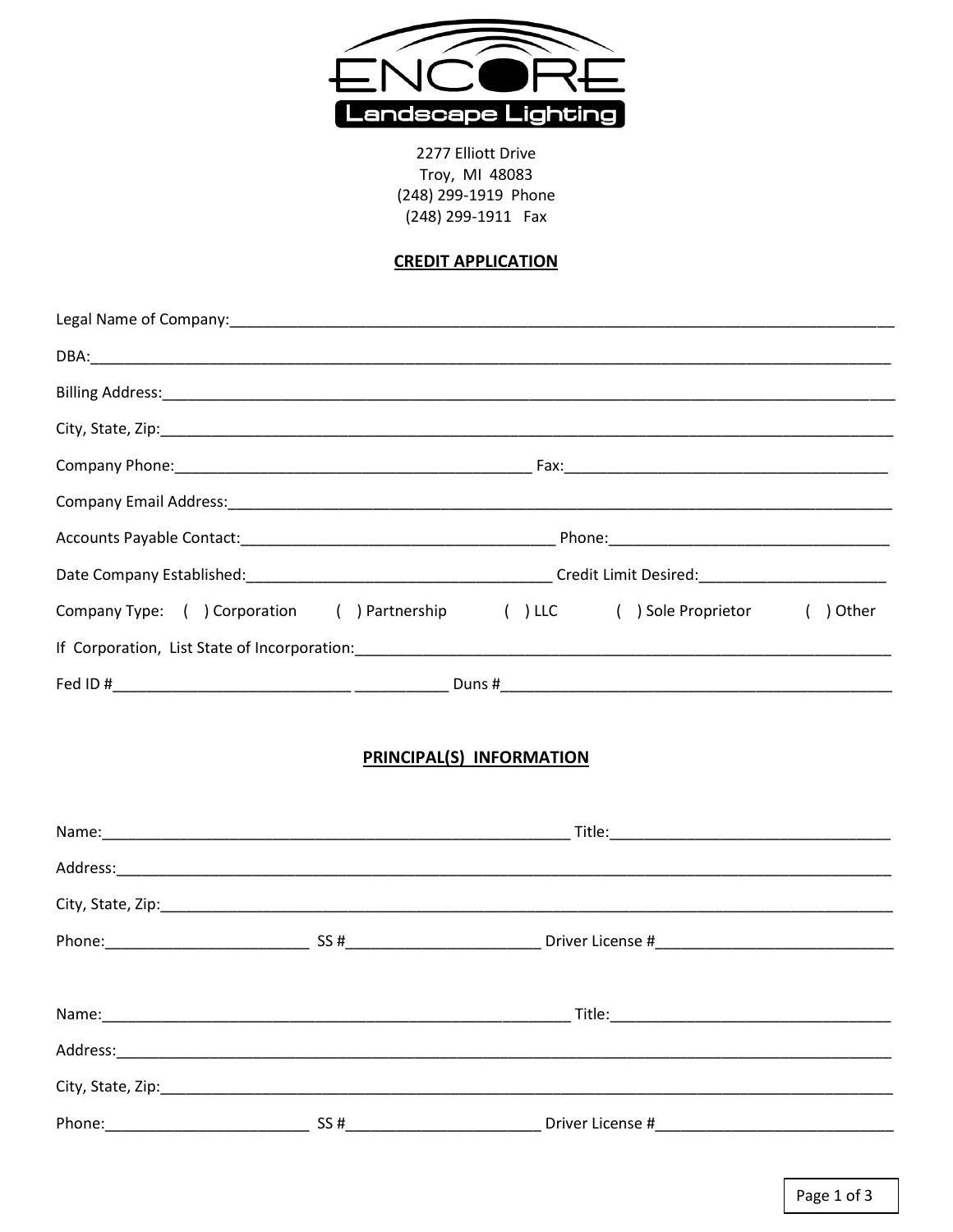

## **BANK REFERENCE**

| <b>TRADE REFRENCES</b> |  |
|------------------------|--|
|                        |  |
|                        |  |
|                        |  |
|                        |  |
|                        |  |
|                        |  |
|                        |  |
|                        |  |
|                        |  |
|                        |  |
|                        |  |
|                        |  |
|                        |  |
|                        |  |
|                        |  |
|                        |  |
|                        |  |
|                        |  |